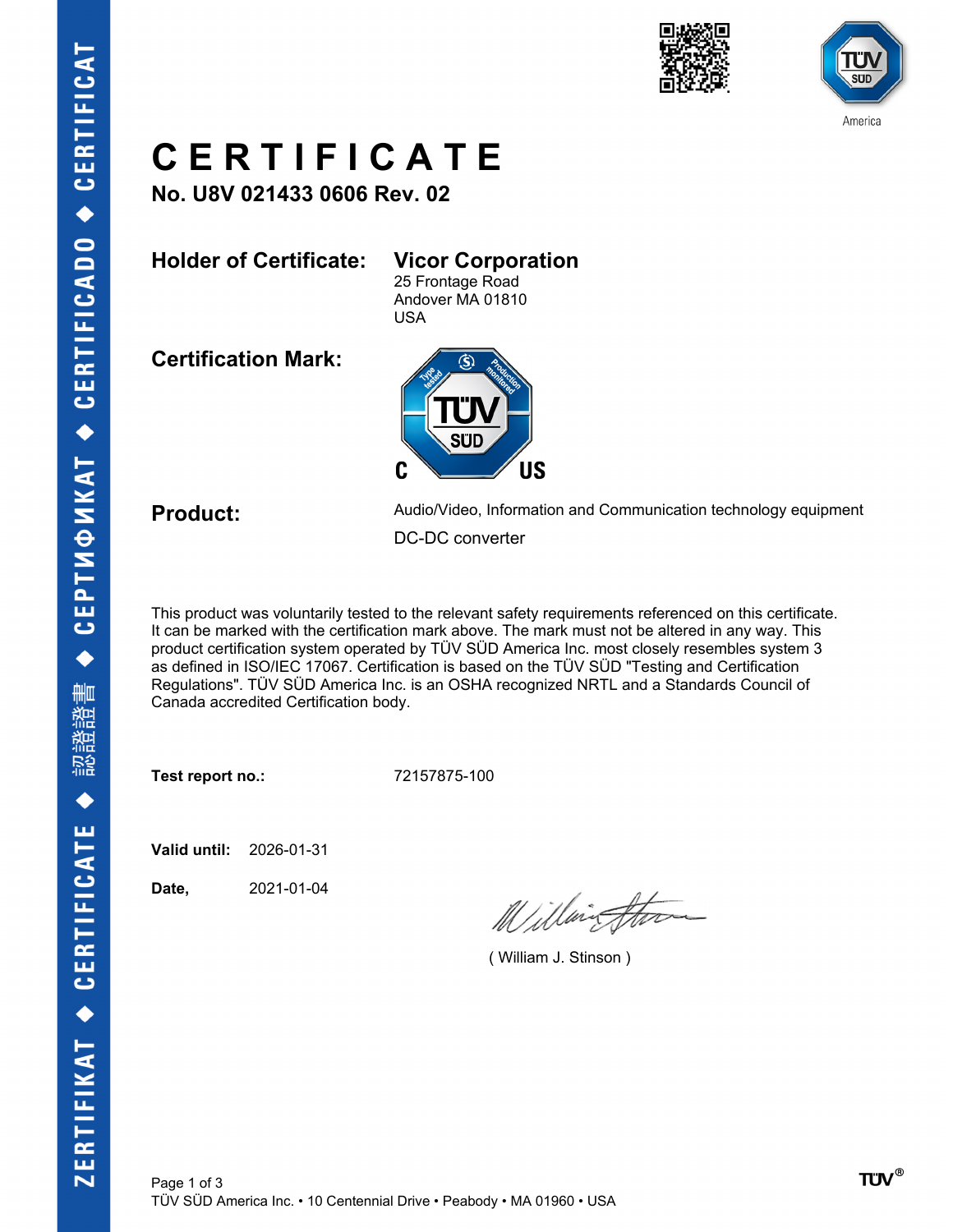

## **C E R T I F I C A T E**

**No. U8V 021433 0606 Rev. 02**

**Model(s): DCM3717S60E14G5TN0 DCM3110S60E02A3TN0** Type: SM-DCM (non-isolating)

**Brand Name: VICOR**

067768

| <b>Tested</b> | CAN/CSA-C22.2 No. 62368-1:2014 |
|---------------|--------------------------------|
|               | UL 62368-1:2014                |
| according to: | EN 62368-1:2014/A11:2017       |

**Production Facility(ies):**

### **Parameters:**

|                       | <b>DCM3717</b>  | <b>DCM3110</b>  |
|-----------------------|-----------------|-----------------|
| <b>Input Voltage</b>  | 54 V DC (40-60) | 54 V DC (40-60) |
| <b>Output Voltage</b> | 13.5 VDC (max)  | 1.52 V DC (max) |
| <b>Output Power</b>   | 750 W           | 182 W (max)     |
| <b>Output Current</b> | 62.5 A max      | 120 A max       |

### **License Conditions:**

**Special Considerations** – The following items are considerations that were used when evaluating these products. The SM-DCM series of non-isolating DC-DC converters are designed for building-in.

Conditions of Acceptability – When installed in the end use equipment, the following are among considerations to be made:

- 1. Maximum output power and case temperature. See attached thermal curves for maximum operating conditions for each package size and voltage rating
- 2. The Input is considered to be ES1. **The +INV node maybe considered ES2 during a fault condition**
- 3. Operation over the entire input voltage range was evaluated
- 4. The Output voltage can be considered ES1
- 5. All models must be mounted on minimum V-1 flame rated board
- 6. The DCMs were evaluated with the following fuses

| Package Size | Nominal Vin | Required Fuse (Max value)              |
|--------------|-------------|----------------------------------------|
| 3110         | 54 Vdc      | Littelfuse SMD 451/453 series rated 8A |
| 3717         | 54 Vdc      | Littelfuse SMD 456 series rated 30A    |